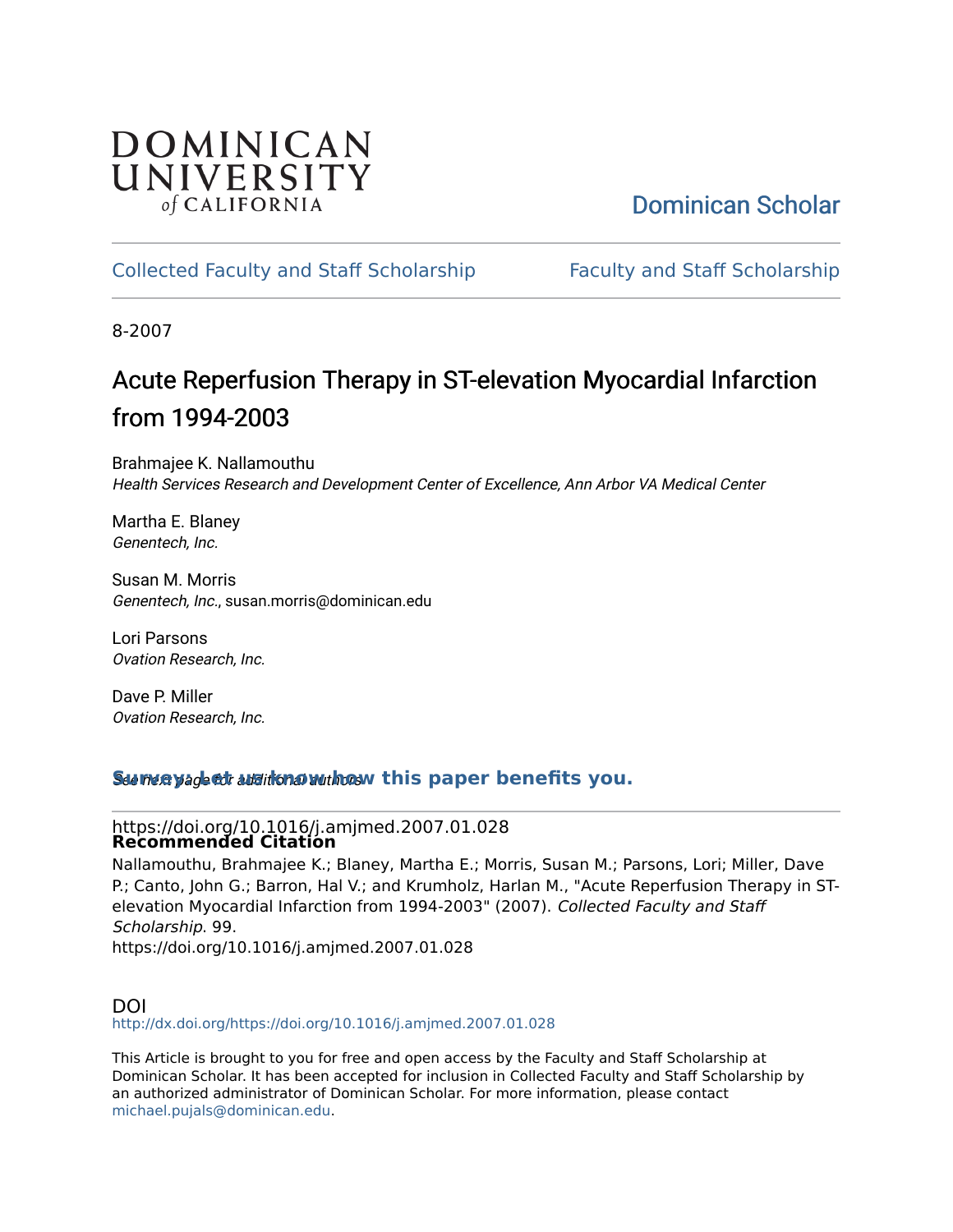## **Authors**

Brahmajee K. Nallamouthu, Martha E. Blaney, Susan M. Morris, Lori Parsons, Dave P. Miller, John G. Canto, Hal V. Barron, and Harlan M. Krumholz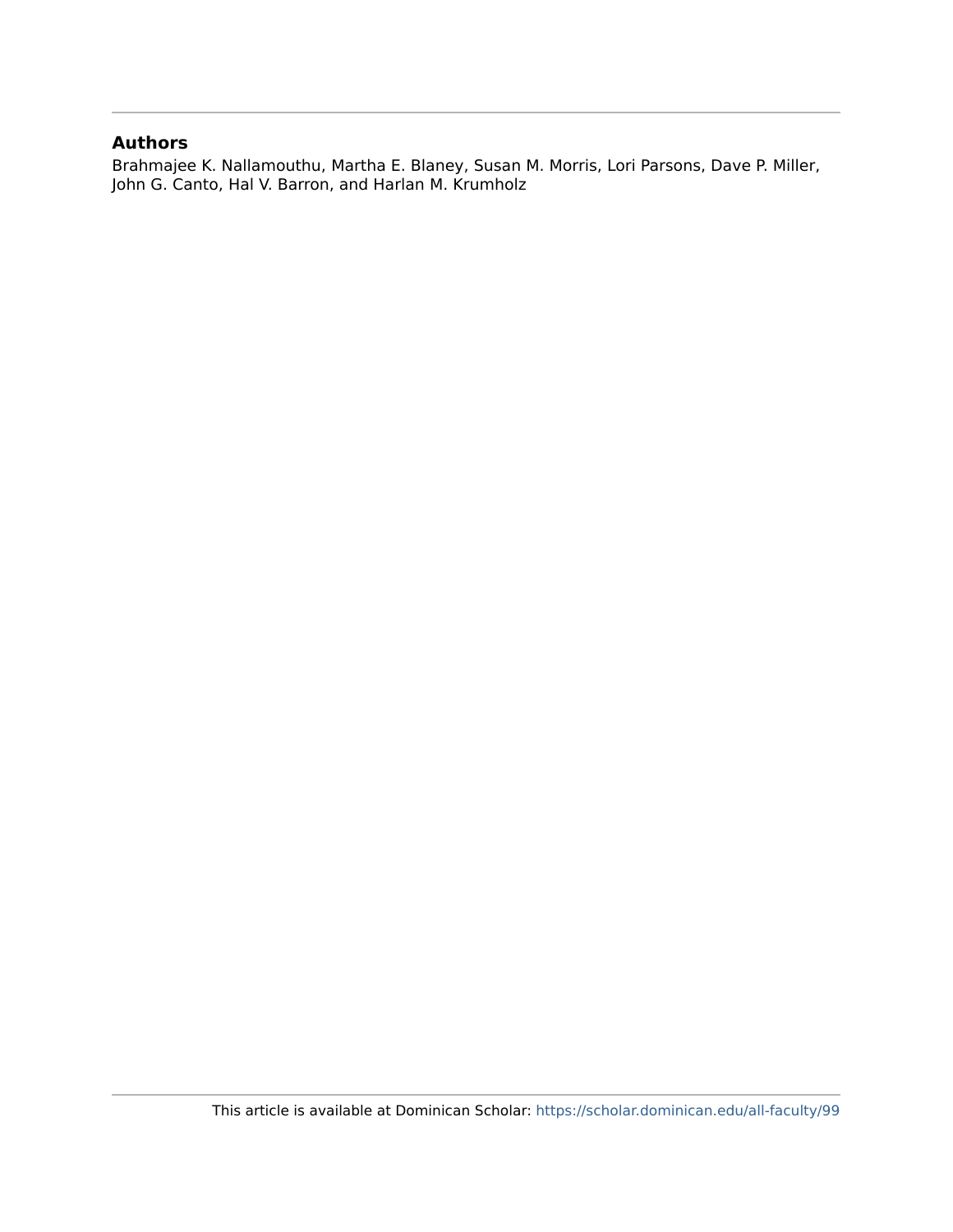

# NIH Public Access

**Author Manuscript**

*Am J Med*. Author manuscript; available in PMC 2007 October 14.

Published in final edited form as: *Am J Med*. 2007 August ; 120(8): 693–699.

# **Acute reperfusion therapy in ST-elevation myocardial infarction from 1994–2003**

**Brahmajee K. Nallamothu, MD, MPH**\* , **Martha E. Blaney, PharmD**†, **Susan M. Morris, PhD**†, **Lori Parsons, BS**‡, **Dave P. Miller, MS**‡, **John G. Canto, MD, MSPH**§, **Hal V. Barron, MD**†, and **Harlan M. Krumholz, MD, SM**|| **for the NRMI Investigators**

*\* Health Services Research and Development Center of Excellence, Ann Arbor VA Medical Center; and the Department of Internal Medicine, Division of Cardiovascular Disease, University of Michigan Medical School, Ann Arbor, Michigan*

*† Genentech, Inc., South San Francisco, California*

*‡ Ovation Research, Inc., Edmonds, Washington*

*§ Center for Cardiovascular Prevention, Research, and Education, Watson Clinic, Lakeland, Florida; and the Divisions of Cardiovascular Diseases and Preventive Medicine, University of Alabama at Birmingham, Birmingham, Alabama*

*|| Section of Cardiovascular Medicine and the Robert Wood Johnson Clinical Scholars Program, Department of Medicine; Section of Health Policy and Administration, Department of Epidemiology and Public Health, Yale University School of Medicine; and the Center for Outcomes Research and Evaluation, Yale-New Haven Hospital, New Haven, Connecticut*

# **Abstract**

**Background—**Appropriate utilization of acute reperfusion therapy is not a national performance measure for ST-elevation myocardial infarction at this time, and the extent of its contemporary use among ideal patients is unknown.

**Methods—**From the National Registry of Myocardial Infarction, we identified 238,291 patients enrolled from June 1994 to May 2003 who were ideally suited for acute reperfusion therapy with fibrinolytic therapy or primary percutaneous coronary intervention. We determined rates of not receiving therapy across 3 time periods (June 1994–May 1997, June 1997–May 2000, June 2000– May 2003) and evaluated factors associated with underutilization.

**Results—**The proportion of ideal patients not receiving acute reperfusion therapy decreased by one-half throughout the past decade (time period 1: 20.6%; time period 2: 11.4%; time period 3: 11.6%; P<0.001). Utilization remained significantly lower in key subgroups in the most recent time period: those without chest pain (OR, 0.29; 95% CI, 0.27–0.32); those presenting 6 to 12 hours after symptom onset (OR, 0.57; 95% CI, 0.52–0.61); those 75 years or older (OR, 0.63 compared with patients <55 years old; 95% CI, 0.58–0.68); women (OR, 0.88; 95% CI, 0.84–0.93); and non-whites (OR, 0.90; 95% CI, 0.83–0.97).

**Conclusions—**Utilization of acute reperfusion therapy in ideal patients has improved over the last decade, but more than 10% remain untreated. Measuring and improving its use in this cohort represents an important opportunity to improve care.

Address for correspondence: Harlan M. Krumholz, MD, SM, 333 Cedar St., Room I-456 SHM, PO Box 208088, New Haven, CT 06520-8088. 203-737-1717; Fax: 203-737-1718; harlan.krumholz@yale.edu

**Publisher's Disclaimer:** This is a PDF file of an unedited manuscript that has been accepted for publication. As a service to our customers we are providing this early version of the manuscript. The manuscript will undergo copyediting, typesetting, and review of the resulting proof before it is published in its final citable form. Please note that during the production process errors may be discovered which could affect the content, and all legal disclaimers that apply to the journal pertain.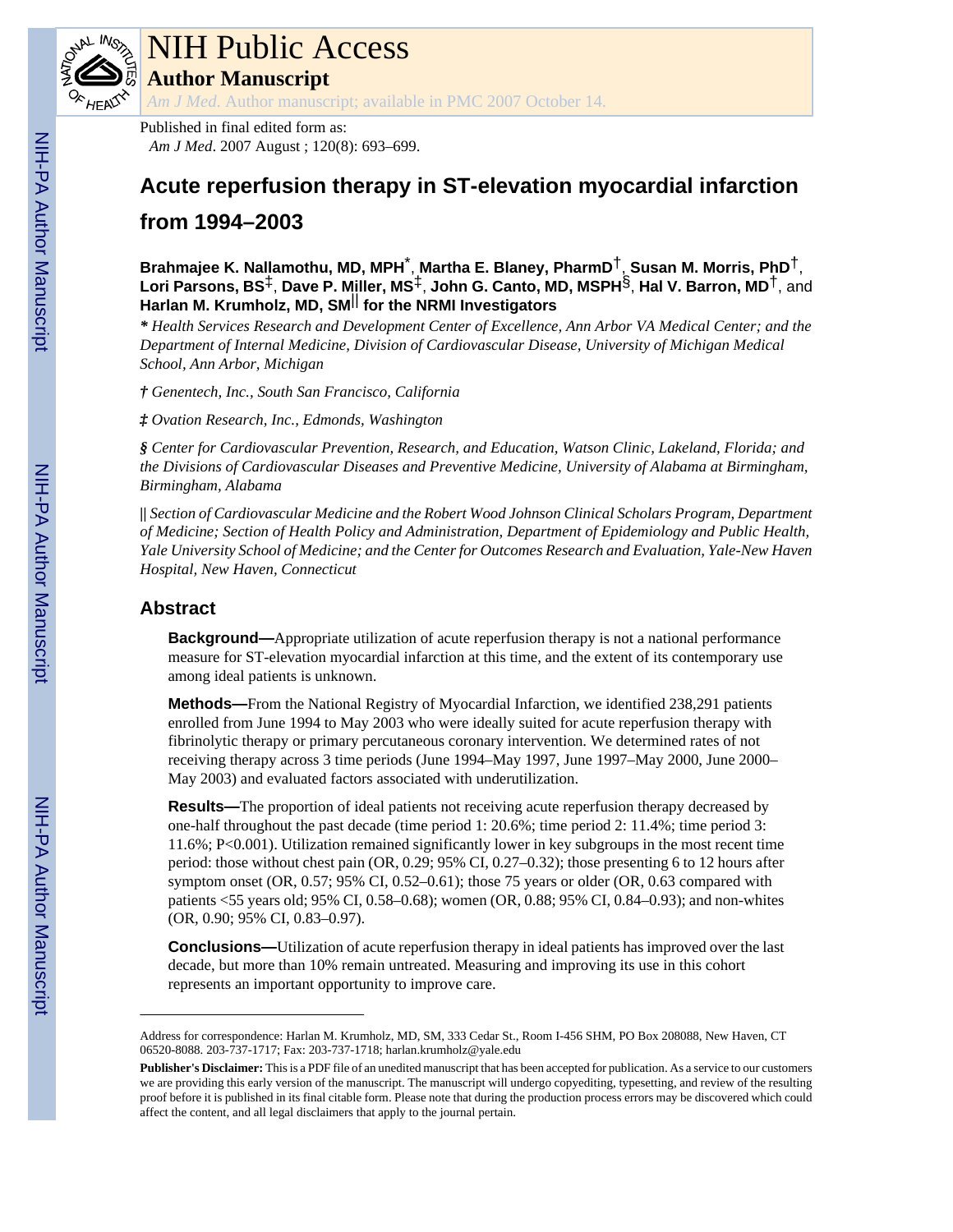ST-elevation myocardial infarction; reperfusion; fibrinolytic therapy; primary angioplasty

#### **Introduction**

In the U.S., recent quality improvement efforts for patients with ST-elevation myocardial infarction (STEMI) have focused primarily on measuring the timely delivery of acute reperfusion therapy.<sup>1, 2</sup> Although shorter times-to-reperfusion are associated with better  $o$ utcomes,  $\frac{3}{3}$  the use of measures that focus on time alone fails to capture the degree to which acute reperfusion therapy is appropriately administered to all eligible patients. Earlier studies from the 1990s noted that approximately 25–40% of STEMI patients did not receive acute reperfusion therapy despite considerable evidence that its use lowers mortality.<sup>4–7</sup> Although substantial improvements may have occurred in the intervening decade, recent data on its use in the U.S. are limited. If potential gaps in the use of acute reperfusion therapy are still present – particularly in high-risk patients who are otherwise eligible – this would argue for renewed efforts to measure and improve its utilization.

Accordingly, we assessed the contemporary use of acute reperfusion therapy in an 'ideal' cohort of patients using the National Registry of Myocardial Infarction (NRMI), a longstanding U.S. registry. To identify a population with the clearest indications for acute reperfusion therapy and one that will most likely reflect the target of national quality improvement efforts, our focus on ideal patients was intentionally selective. NRMI was designed in part to address this specific issue, containing detailed clinical information about indications and contraindications for acute reperfusion therapy, including patient refusal. In addition to examining overall trends, we specifically assessed use in several high-risk subgroups.<sup>4</sup> Recognizing gaps in the actual receipt of acute reperfusion therapy among ideal patients has broad implications for patient care and future quality improvement efforts that currently overlook this important measure.

#### **Methods**

#### **Study population**

We used data in the NRMI-2, -3, and -4 cohorts collected from June 1994–May 2003. NRMI is an ongoing registry of patients with acute myocardial infarction admitted to participating hospitals in the U.S., and details of NRMI hospitals, cohorts and data collection have been described elsewhere.<sup>8</sup> Briefly, the NRMI protocol specifies that all consecutive patients with the diagnosis of acute myocardial infarction are enrolled at participating hospitals. Cases are typically screened using the *International Classification of Diseases, 9th Revision, Clinical Modification* (ICD-9-CM) discharge diagnosis code of 410.X1. Myocardial infarction is then confirmed based on a suggestive patient history and 1 or more of the following criteria: 1) cardiac biomarker (e.g., creatine kinase MB or troponin) elevation; 2) electrocardiographic evidence; and 3) scintigraphic, echocardiographic or autopsy evidence. The validity of NRMI data has been established through a comparison with the Cooperative Cardiovascular Project. 8 Institutional review board approval is obtained at participating centers as required by the hospital.

To construct a cohort of eligible patients 'ideally' suited for acute reperfusion therapy, we limited our analysis to non-transfer-in patients with: 1) symptoms of STEMI within 12 hours of presentation, 2) associated ST-elevation in 2 or more contiguous leads, and 3) no contraindications to either fibrinolytic therapy or percutaneous coronary intervention (PCI). A list of the contraindications to acute reperfusion therapy and the distribution of the population

*Am J Med*. Author manuscript; available in PMC 2007 October 14.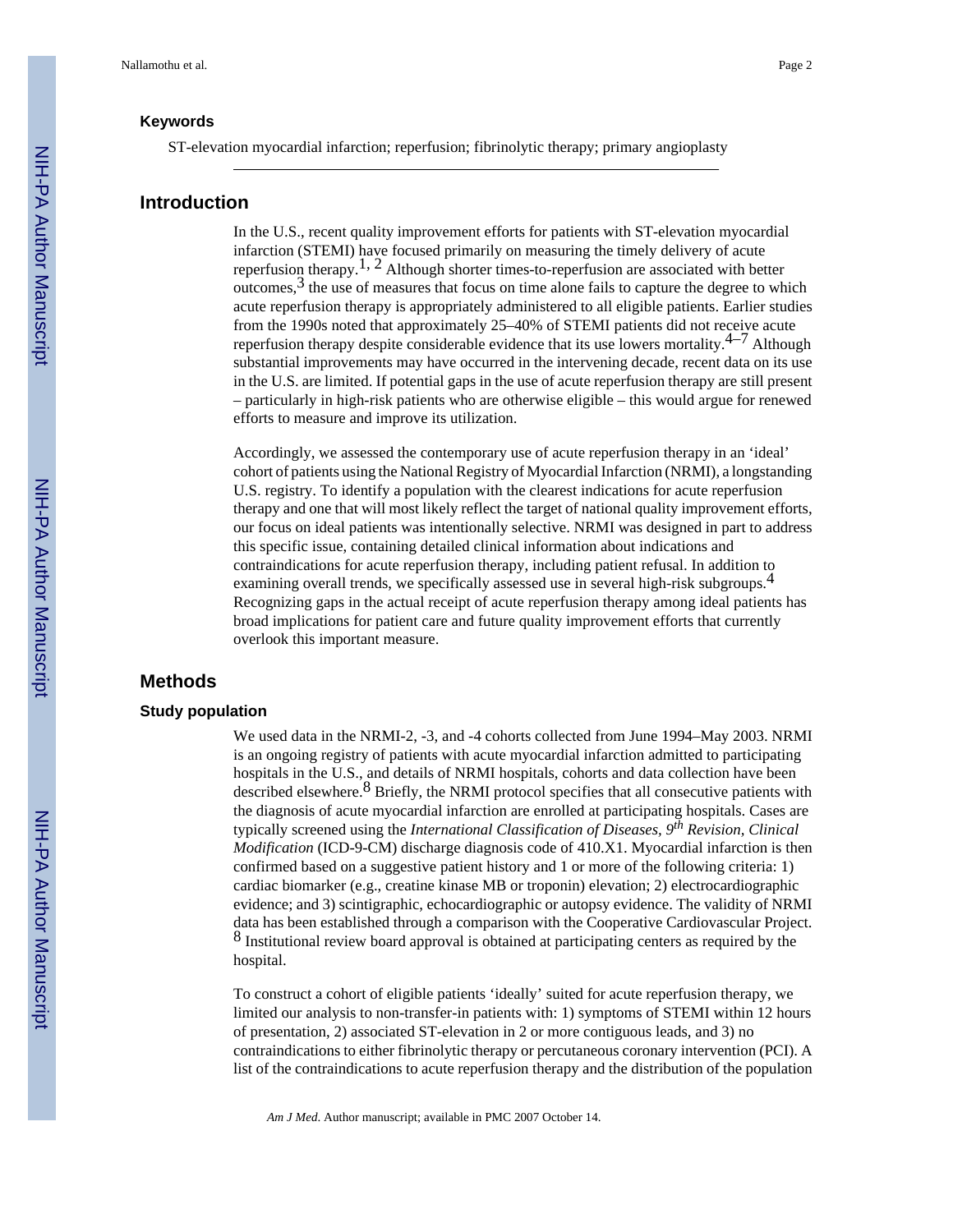excluded for these reasons is listed in the Appendix. To focus on those patients with the clearest indications for acute reperfusion therapy, we excluded patients with left-bundle branch block pattern on their electrocardiogram, given the possibility that treatment was appropriately withheld. We also excluded those: 1) who did not receive acute reperfusion therapy with brief hospitalizations (<2 hours) due to death or emergent transfer because of insufficient time for treatment and 2) with any missing data elements. We also excluded cases where acute reperfusion therapy was withheld due to patient or family refusal; quality of life decision; and an unclear clinical diagnosis of STEMI. Figure 1 shows the sample selection process and specific exclusion criteria used to identify the final study population.

#### **Outcome measures and data**

The primary outcome assessed was whether a patient received acute reperfusion therapy with either fibrinolytic therapy or primary PCI. The key independent variables represented 3 time periods based on the date of hospital arrival: June 1994–May 1997 (time period 1), June 1997– May 2000 (time period 2), and June 2000–May 2003 (time period 3). We chose these 3 time periods to create an even distribution of patients and to ensure uniform data collection methods across the study period.

Patient-level characteristics that were also included in this analysis were: demographics (age [<55, 55–64, 65–74, >75], gender, race [white, non-white], insurance status [private, Medicare, other]; cardiovascular risk factors [smoking, hypertension, dyslipidemia, diabetes mellitus, family history of premature coronary artery disease]; prior coronary artery disease (prior angina, myocardial infarction, PCI, or coronary artery bypass grafting); prior congestive heart failure; prior stroke; presenting clinical variables (presence of chest pain, delayed presentation  $[-6-12$  hours after symptom onset], systolic blood pressure  $[-50, 180]$ , pulse  $[-50, 100]$ , Killip classification [rales, pulmonary edema, cardiogenic shock], admission during off-hours [weekends and 7PM-7AM weekdays]); and electrocardiographic findings (anterior STEMI, number of leads involved). Hospital-level characteristics included type of ownership, teaching status, urban or rural location, U.S. Census region, and the availability of onsite cardiac surgery.

#### **Statistical analysis**

We performed univariate analyses to evaluate differences in baseline patient characteristics across the 3 time periods, with analysis of variance tests used for continuous variables and chisquared tests used for categorical variables. We used multivariable logistic regression to determine the likelihood of receiving acute reperfusion therapy across the 3 time periods after adjusting for baseline differences in patient- and hospital-level characteristics. We calculated rates of *not* receiving acute reperfusion therapy by time period in the overall study population and key patient subgroups including those without chest pain or delayed presentation, those aged  $>75$  years, women, and non-whites.<sup>4</sup> To ensure that our results were not biased by differential hospital enrollment over the study period, we repeated the analysis only using patients at hospitals that enrolled during all 3 study periods (n=188,333) and showed similar results in general.

We also used multivariable logistic regression to identify patient-level characteristics associated with receiving acute reperfusion therapy in the cohort enrolled from June 2000 to May 2003 (i.e., time period 3). All models used generalized estimating equations (GEE) to account for clustering of patients at the hospital level. A P-value <0.05 was considered statistically significant. We report odds ratios for all associations from the multivariable models including their 95% confidence intervals. Statistical analyses were performed using SAS version 9.1 (SAS Institute, Cary, NC).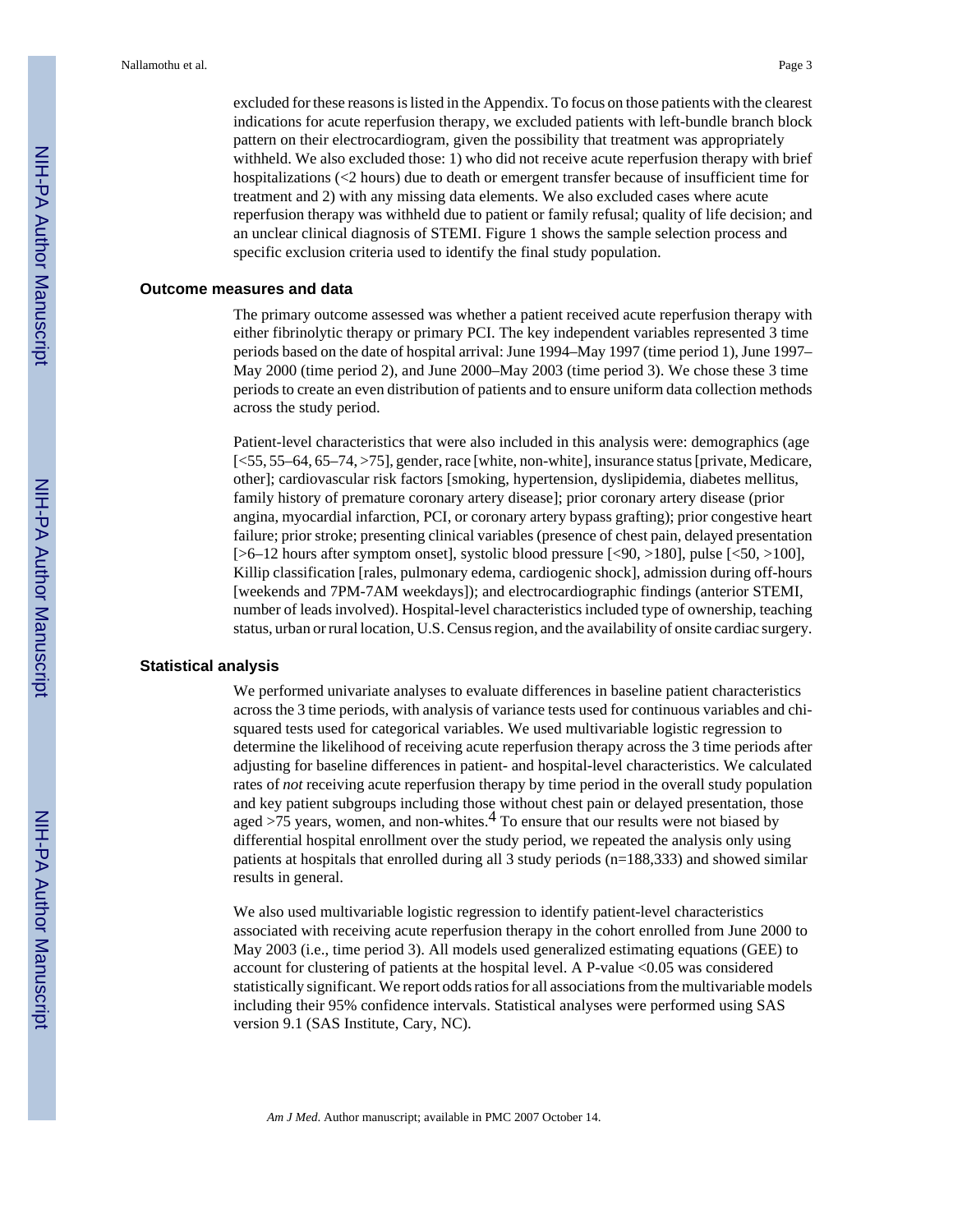## **Results**

Between June 1994 and May 2003, we identified 238,291 patients with STEMI who met our inclusion criteria and were ideally suited for acute reperfusion therapy. Overall, the mean age of these patients was  $62.6 \pm 13.3$ ) while 74,571 (31.3%) were women and 32,904 (14.0%) were non-white. Additional patient characteristics are displayed in Table 1. Due to the large size of the data set, statistically significant differences were found across the 3 time periods for several patient characteristics; however, for many variables absolute differences were small and not clinically significant. The proportion of patients with prior PCI increased from 7.8% to 12.1% during the study period, while the proportion of patients with Killip classification II, III, or IV decreased from 15.0% to 10.4%. The proportion of patients admitted at hospitals with on-site cardiac surgery increased from 46.8% to 56.5%.

During the study period, 34,701 (14.6%) patients ideally suited for acute reperfusion therapy did not receive either fibrinolytic therapy or primary PCI. The proportion of patients who did not receive acute reperfusion therapy decreased significantly between time periods 1 and 2 but remained stable between time periods 2 and 3 (20.6% in time period 1 to 11.4% in time period 2 to 11.6% in time period 3; P <0.001 across all 3 time periods). This pattern of decline in the proportion of patients who did not receive acute reperfusion therapy remained after adjusting for baseline differences in patient and hospital characteristics across the 3 study periods (Figure 2). Similarly, in the key subgroups evaluated, the proportion of patients who did not receive acute reperfusion therapy decreased throughout the study period, although utilization in these patients remained generally lower than in the overall cohort (Figure 3).

Table 2 displays the patient characteristics independently associated with use of acute reperfusion therapy in the most recent time period between June 2000 and May 2003. In these patients, we identified several subgroups that were significantly less likely to receive acute reperfusion therapy including: those with advanced age (odds ratio [OR] for patients aged  $\geq$ 75 years compared with patients aged <55 years, 0.63; 95% confidence interval (CI) 0.58–0.68); women (OR, 0.88; 95% CI, 0.84–0.93); non-whites (OR, 0.90; 95% CI, 0.83–0.97); those without chest pain (OR, 0.29; 95% CI, 0.27–0.32); and those presenting 6 to 12 hours after symptom onset (OR, 0.57; 95% CI, 0.52–0.61). We also found less utilization associated with co-morbidities like prior bypass surgery (OR, 0.67; 95% CI, 0.62–0.74), heart failure (OR, 0.69; 95% CI, 0.63–0.77) and angina (OR, 0.82; 95% CI, 0.75–0.90) as well as diabetes mellitus (OR, 0.87; 95% CI, 0.82–0.92) and hypertension (OR, 0.92; 95% CI, 0.87–0.97).

## **Discussion**

We found substantial improvement in the use of acute reperfusion therapy among ideal patients with STEMI between 1994 and 2003 in the U.S. Most of this improvement appeared to occur during the late 1990s and has leveled off over recent years. It could be that a 'ceiling' effect has been reached, since an expectation of perfect utilization (i.e., 100%) may be unrealistic even in patients without identifiable contraindications. However, it is concerning that we found substantial and persistent gaps in utilization for several key subgroups such as those without chest pain or with delayed presentations, the very elderly, women, and minorities. Patients with co-morbidities such as prior bypass surgery, heart failure or angina as well as diabetes mellitus and hypertension were also less likely to receive acute reperfusion therapy. The disparities in utilization across these groups of patients who are either at high-risk for complications following STEMI (e.g., the elderly) or less likely to receive reperfusion therapy (e.g., women) suggest that there is still substantial room for improving use of this life-saving therapy.

Recently time-to-reperfusion has received much attention as an important quality standard for assessing care in STEMI patients.<sup>1, 2</sup> While important, time-to-reperfusion does not assess the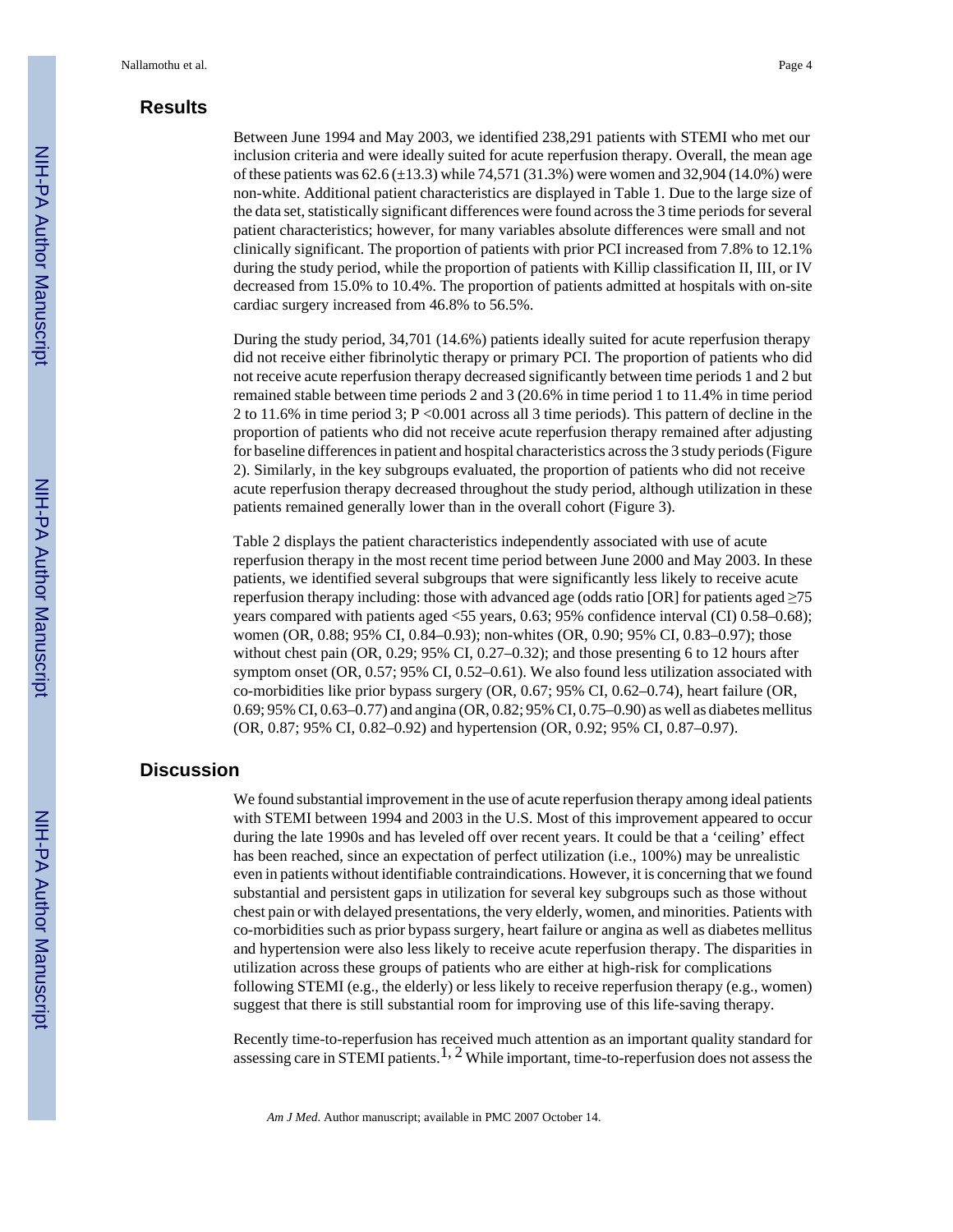appropriate use of acute reperfusion therapy in eligible patients, and current measures from the Joint Commission on Accreditation of Healthcare Organizations and the Centers for Medicare & Medicaid Services do not consider it in their overall evaluations of hospital quality.<sup>1, 2</sup> A recent statement by the American College of Cardiology (ACC)/American Heart Association (AHA) on performance measures for STEMI and non-STEMI patients recognizes the potential limitation of excluding the use of reperfusion in national quality improvement efforts, and recommends including such a measure in the future.<sup>9</sup>

Our findings support the incorporation of a measure of reperfusion use into national quality improvement efforts for STEMI patients. Approximately 10% of patients who appear otherwise ideally suited for acute reperfusion therapy do not receive it. Improving this figure could lead to substantial improvements in mortality especially when compared with other interventions proposed for STEMI patients. For example, the use of fibrinolytic therapy is associated with absolute mortality reductions of 30 per 1000 treated in patients presenting within 6 hours of symptom onset and 20 per 1000 treated in those presenting 6 to 12 hours after symptom onset.<sup>10</sup> In contrast, improving time-to-reperfusion by 3 to 6 hours in patients presenting late after symptom onset is associated with an absolute mortality reduction of 11 per  $1000$ .<sup>11</sup> Shifting patients from fibrinolytic therapy to primary PCI may be associated with absolute mortality reductions of 12 to 20 per 1000 patients treated if performed in a timely manner.12, 13

Including measures of the use of acute reperfusion therapy in assessments of hospital quality will also help to highlight persistent disparities in its utilization in high-risk subgroups. We noted that patients without chest pain or those with delayed presentation continue to have a much lower likelihood of receiving acute reperfusion therapy. Similarly, we found lower utilization of acute reperfusion therapy among very elderly patients, women, and non-whites as well as those with co-morbidities such as prior bypass surgery, heart failure and angina. For the most part, these discrepancies were present to a comparable degree in earlier analyses from NRMI and others.<sup>4, 14–17</sup> Thus, while absolute rates of utilization of acute reperfusion therapy in high-risk subgroups generally have improved over time, relative differences remain.4

There are a number of factors that may contribute to underutilization of acute reperfusion therapy particularly in high-risk subgroups that are otherwise ideally suited for it. Previous arguments have suggested that some clinicians may be uncomfortable with its use in certain patients due to perceptions of less benefit or greater risk, contributing to underutilization.<sup>18,</sup> <sup>19</sup> This is a possible explanation for its low use in patients without chest pain or even those with delayed presentation, although it contradicts available clinical evidence.<sup>10, 19–21</sup> In addition, this argument fails to explain its underutilization in groups like the very elderly, women and non-whites.

Despite considerable debate, reasons for lower use of treatment in these patients are unknown and clearly not endorsed by current guidelines.<sup>22</sup> Many of these groups have been shown to receive less aggressive therapy in other settings, such as those providing invasive cardiovascular procedures, with possible explanations including differences in eligibility or other clinical factors.16 However, our analyses demonstrated persistent disparities even after multivariable adjustment. In the very elderly, another possibility for underutilization is concern about overall frailty and the higher likelihood for complications even though these higher risk patients may benefit more from acute reperfusion therapy.19, 23, 24 Such a "risk-treatment" paradox has been described recently regarding heart failure and dyslipidemia.25, 26 This may also explain its lower use in patients with pre-existing conditions including heart failure, prior myocardial infarction, diabetes mellitus, and hypertension. $27$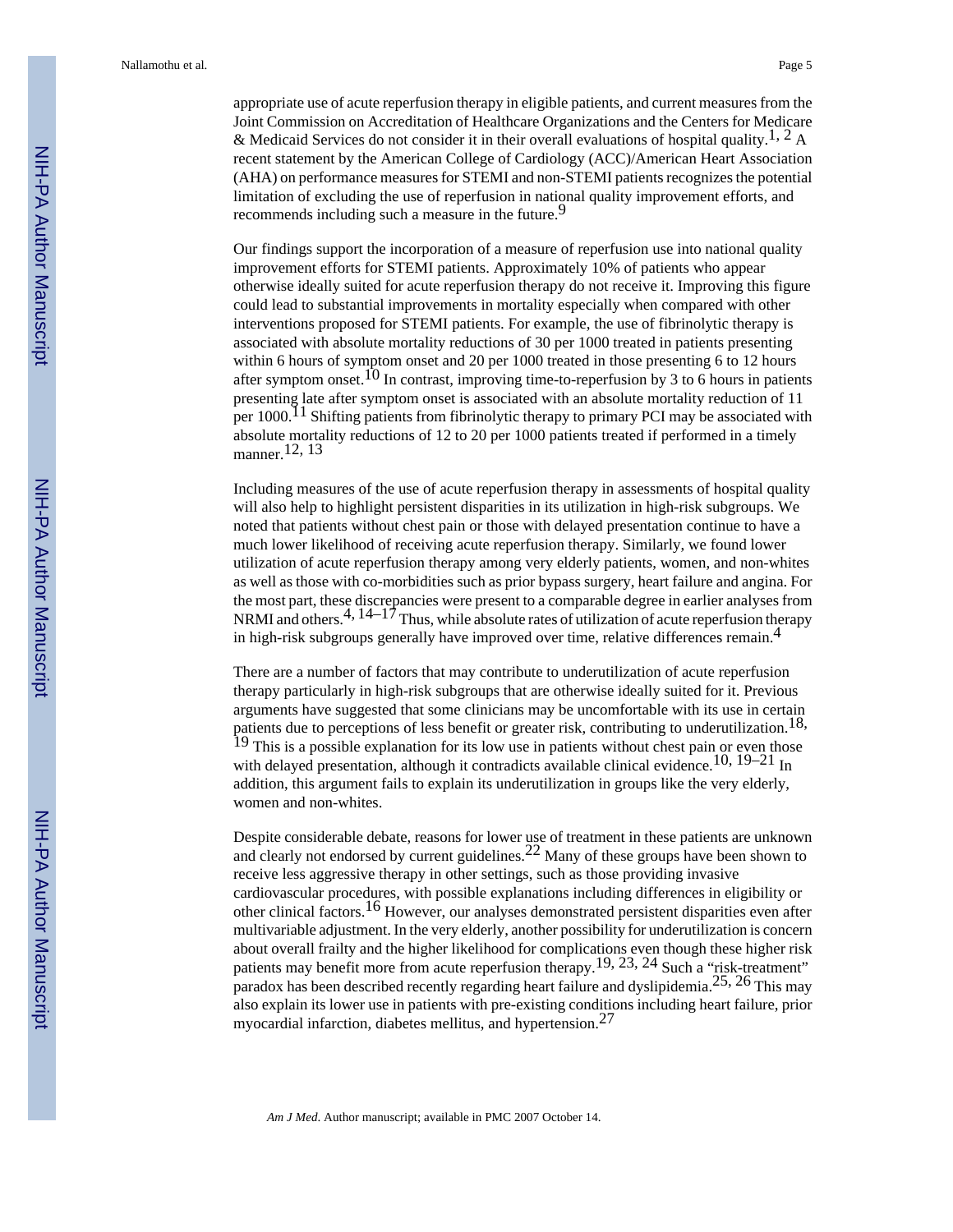Our analysis should be interpreted in the context of the following study design issues. First, NRMI collects voluntarily reported data from participating hospitals. While NRMI hospitals do include a wide variety of acute-care hospitals, these centers generally tend to be larger than non-participating hospitals. Our results therefore may not be generalizable to all U.S. hospitals. Second, this was an observational study and there is the potential for residual confounding despite adjustment for several patient- and hospital-level covariates. We lacked data, for example, on some patient characteristics that may have contributed to underutilization, including the presence of chronic renal insufficiency or socioeconomic factors.

Despite these limitations, this study has unique strengths. In particular, we were able to use the extensive data available in NRMI to establish an 'ideal' cohort that was eligible for acute reperfusion therapy. In contrast to other studies, we were able to exclude patients with nonclinical contraindications such as patient or family refusal, or a quality of life decision. We also excluded patients with left bundle branch block patterns, focusing on those with STelevation on their presenting electrocardiograms (similar to the strategy proposed by the ACC/  $AHA$ ).<sup>9</sup> Patients with left bundle branch block pattern remain a challenging subset in which determining whether treatment was appropriately withheld is often difficult.<sup>28</sup> Finally, we excluded those patients who did not receive acute reperfusion therapy with brief hospitalizations (<2 hours) due to death or emergent transfer because of insufficient time for initiating treatment. As a result of these factors, our estimates of underutilization are more conservative than those found in prior reports from NRMI and others. $4-7$ 

While utilization of acute reperfusion therapy has improved over the last decade, approximately 10% of ideal patients do not receive adequate treatment. Measuring its appropriate utilization in this population will be important to assess hospital performance in acute myocardial infarction and possibly improve quality of care. In particular, it may be valuable for quality efforts to focus on high-risk subgroups such as those without chest pain or with delayed presentation that continue to have significantly lower rates of utilization. Recent recommendations by the ACC/AHA Task Force on Performance Measures have also endorsed incorporating a measure of reperfusion use into national quality improvement efforts for STEMI patients and are supported by our findings.

#### **Clinical significance**

- While use of acute reperfusion therapy has improved over the last decade, more than 10% of eligible patients with STEMI still do not receive it.
- **•** Substantial gaps in utilization are most prominent in high-risk groups like STEMI patients without chest pain or with delayed presentations, the very elderly, women and minorities.
- **•** Improving use of acute reperfusion therapy could lead to substantial improvements in mortality compared with other interventions proposed for STEMI patients.
- **•** National quality improvement efforts should consider incorporating a measure of reperfusion use for assessing hospital performance in acute myocardial infarction.

#### **Acknowledgements**

**Disclosures:** Dr. Barron reports that he is the Chief Medical Officer of Genentech, the developer of tPA and TNK and the sponsor of NRMI. Dr. Canto reports that he receives research funds from Pfizer and Schering-Plough; is on speakers' bureaus for Pfizer, Sanofi-Aventis, Bristol-Myers Squibb, and GlaxoSmithKline; consults for Pfizer, Sanofi-Aventis, Bristol-Myers Squibb, and GlaxoSmithKline; and is on the NRMI/Genentech advisory board. Drs. Morris and Blaney report that they are employed by Genentech. Ms. Parsons and Mr. Miller report that they are employed by Ovation Research Group, a company that receives research funding from Genentech. Dr. Krumholz reports that he has research contracts with the Colorado Foundation for Medical Care and the American College of Cardiology, serves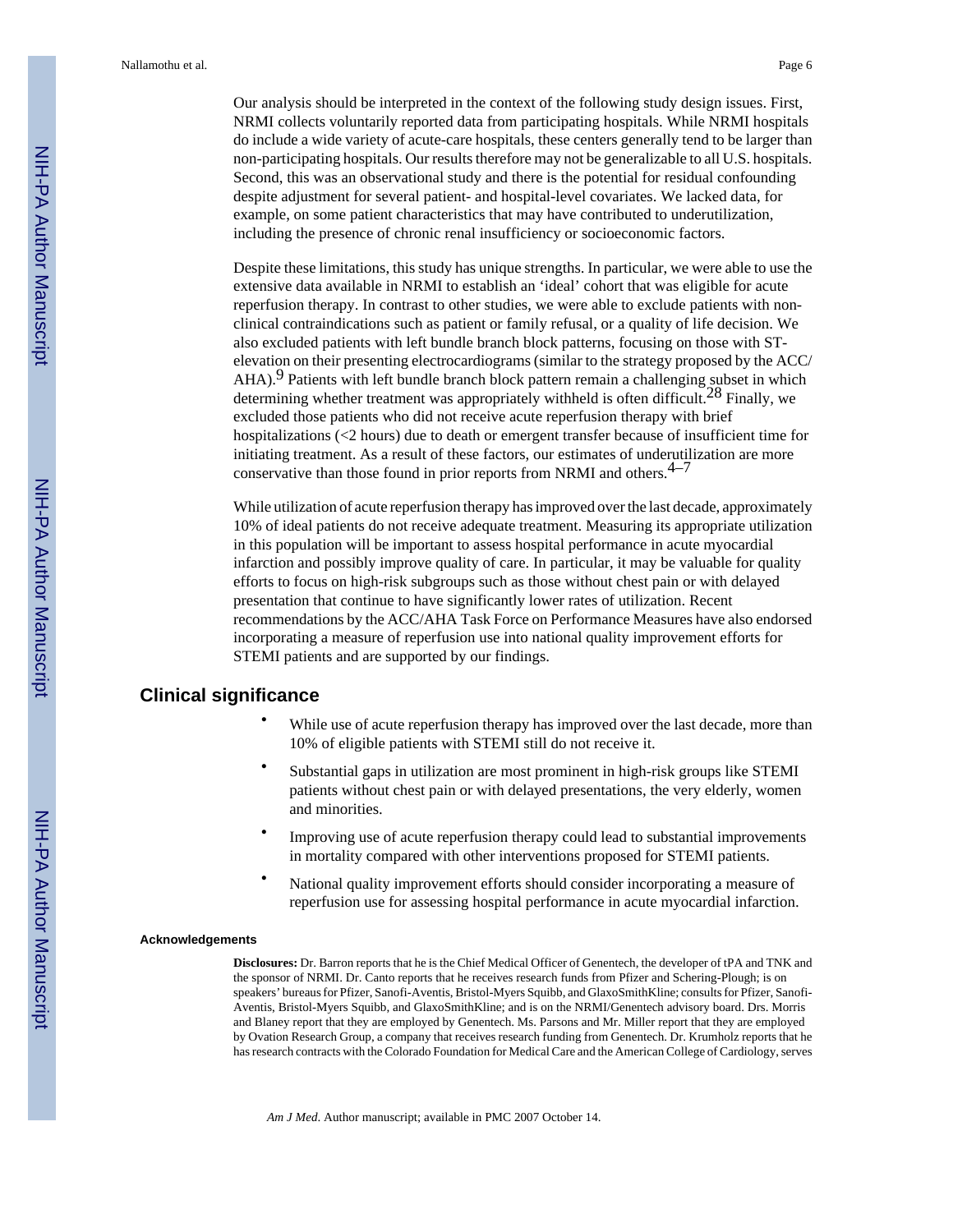on the advisory boards for Amgen, Alere and UnitedHealthcare, is a consultant for Centegen, is a subject matter expert for VHA, Inc., and is Editor-in-Chief of Journal Watch Cardiology of the Massachusetts Medical Society.

**Funding Sources:** This project was supported by the National Heart, Lung, and Blood Institute (R01 HS072575). Genentech, Inc. (South San Francisco, CA) approved the study and provided access to NRMI data without charge.

#### **References**

- 1. Williams SC, Schmaltz SP, Morton DJ, et al. Quality of care in U.S. hospitals as reflected by standardized measures, 2002–2004. N Engl J Med 2005;353:255–64. [PubMed: 16034011]
- 2. Jha AK, Li Z, Orav EJ, Epstein AM. Care in U.S. hospitals--the Hospital Quality Alliance program. N Engl J Med 2005;353:265–74. [PubMed: 16034012]
- 3. Williams DO. Treatment delayed is treatment denied. Circulation 2004;109:1806–8. [PubMed: 15096459]
- 4. Barron HV, Bowlby LJ, Breen T, et al. Use of reperfusion therapy for acute myocardial infarction in the United States: data from the National Registry of Myocardial Infarction 2. Circulation 1998;97:1150–6. [PubMed: 9537341]
- 5. Rogers WJ, Canto JG, Lambrew CT, et al. Temporal trends in the treatment of over 1.5 million patients with myocardial infarction in the US from 1990 through 1999: the National Registry of Myocardial Infarction 1, 2 and 3. J Am Coll Cardiol 2000;36:2056–63. [PubMed: 11127441]
- 6. Eagle KA, Goodman SG, Avezum A, et al. Practice variation and missed opportunities for reperfusion in ST-segment-elevation myocardial infarction: findings from the Global Registry of Acute Coronary Events (GRACE). Lancet 2002;359:37–7. [PubMed: 11809185]
- 7. Hasdai D, Behar S, Wallentin L, et al. A prospective survey of the characteristics, treatments and outcomes of patients with acute coronary syndromes in Europe and the Mediterranean basin; the Euro Heart Survey of Acute Coronary Syndromes (Euro Heart Survey ACS). Eur Heart J 2002;23:1190– 201. [PubMed: 12127921]
- 8. Every NR, Frederick PD, Robinson M, et al. A comparison of the National Registry of Myocardial Infarction 2 with the Cooperative Cardiovascular Project. J Am Coll Cardiol 1999;33:1886–94. [PubMed: 10362189]
- 9. Krumholz HM, Anderson JL, Brooks NH, et al. ACC/AHA clinical performance measures for adults with ST-elevation and non-ST-elevation myocardial infarction: a report of the American College of Cardiology/American Heart Association Task Force on Performance Measures (Writing Committee to Develop Performance Measures on ST-Elevation and Non-ST-Elevation Myocardial Infarction). Circulation 2006;113:732–61. [PubMed: 16391153]
- 10. Fibrinolytic Therapy Trialists' (FTT) Collaborative Group. Indications for fibrinolytic therapy in suspected acute myocardial infarction: collaborative overview of early mortality and major morbidity results from all randomised trials of more than 1000 patients. Lancet 1994;343:311–22. [PubMed: 7905143]
- 11. Boersma E, Maas AC, Deckers JW, Simoons ML. Early thrombolytic treatment in acute myocardial infarction: reappraisal of the golden hour. Lancet 1996;348:771–5. [PubMed: 8813982]
- 12. Melandri G. The obsession with primary angioplasty. Circulation 2003;108:e162. [PubMed: 14662697]
- 13. Keeley EC, Boura JA, Grines CL. Primary angioplasty versus intravenous thrombolytic therapy for acute myocardial infarction: a quantitative review of 23 randomised trials. Lancet 2003;361:13–20. [PubMed: 12517460]
- 14. Gurwitz JH, Gore JM, Goldberg RJ, et al. Recent age-related trends in the use of thrombolytic therapy in patients who have had acute myocardial infarction. National Registry of Myocardial Infarction. Ann Intern Med 1996;124:283–91. [PubMed: 8554222]
- 15. Canto JG, Allison JJ, Kiefe CI, et al. Relation of race and sex to the use of reperfusion therapy in Medicare beneficiaries with acute myocardial infarction. N Engl J Med 2000;342:1094–100. [PubMed: 10760310]
- 16. Vaccarino V, Rathore SS, Wenger NK, et al. Sex and racial differences in the management of acute myocardial infarction, 1994 through 2002. N Engl J Med 2005;353:671–82. [PubMed: 16107620]

*Am J Med*. Author manuscript; available in PMC 2007 October 14.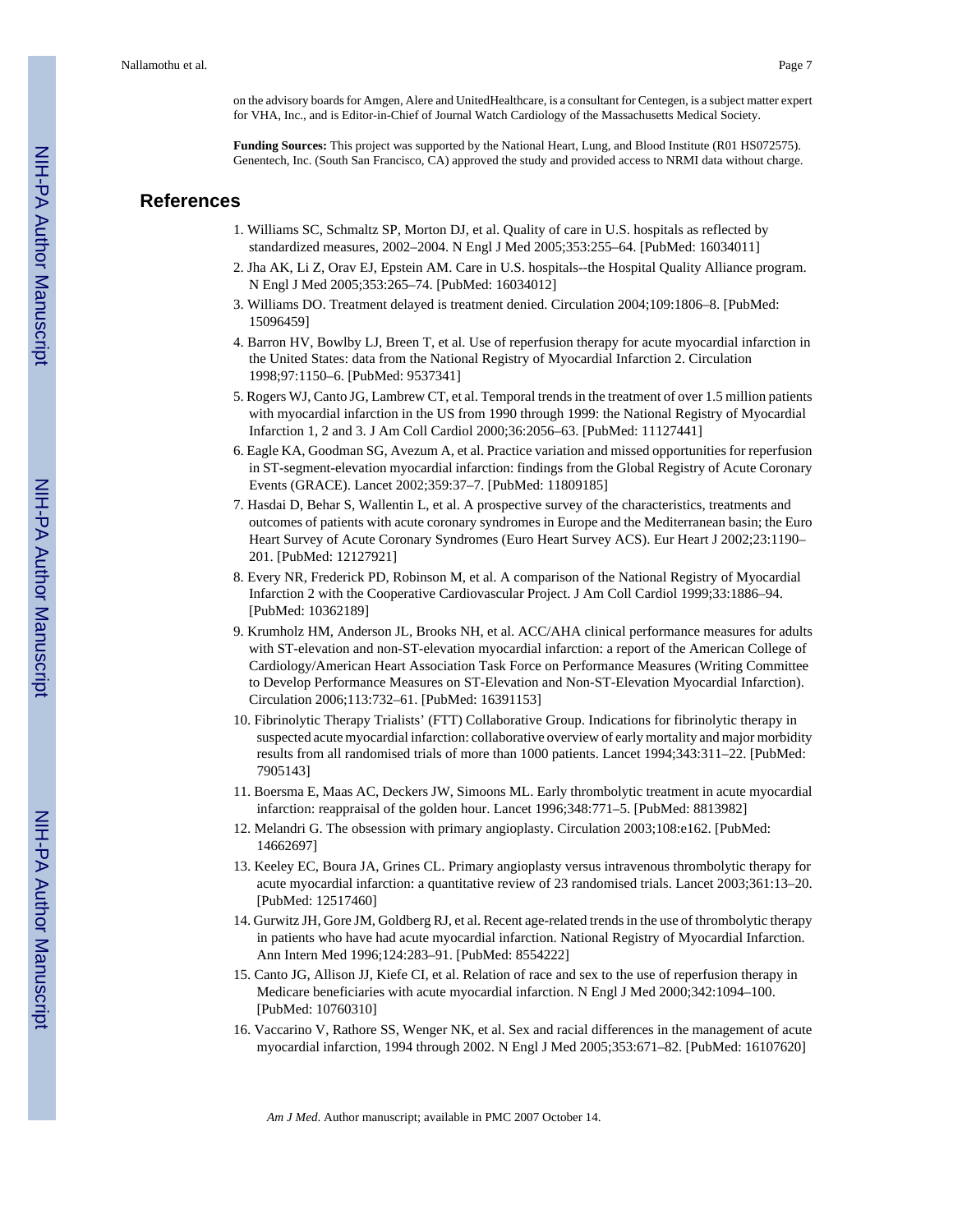- 17. Krumholz HM, Murillo JE, Chen J, et al. Thrombolytic therapy for eligible elderly patients with acute myocardial infarction. JAMA 1997;277:1683–1688. [PubMed: 9169894]
- 18. Ayanian JZ, Hauptman PJ, Guadagnoli E, et al. Knowledge and practices of generalist and specialist physicians regarding drug therapy for acute myocardial infarction. N Engl J Med 1994;331:1136– 42. [PubMed: 7935639]
- 19. Alter DA, Ko DT, Newman A, Tu JV. Factors explaining the under-use of reperfusion therapy among ideal patients with ST-segment elevation myocardial infarction. Eur Heart J 2006;27:1539–49. [PubMed: 16760203]
- 20. Cox DA, Rogers WJ, Aguirre FV, et al. Effect on outcome of the presence or absence of chest pain at initiation of recombinant tissue plasminogen activator therapy in acute myocardial infarction. The Thrombolysis in Myocardial Infarction Investigators. Am J Cardiol 1994;73:729–36. [PubMed: 8160607]
- 21. Canto JG, Shlipak MG, Rogers WJ, et al. Prevalence, clinical characteristics, and mortality among patients with myocardial infarction presenting without chest pain. JAMA 2000;283:3223–9. [PubMed: 10866870]
- 22. Antman EM, Anbe DT, Armstrong PW, et al. ACC/AHA guidelines for the management of patients with ST-elevation myocardial infarction--executive summary. A report of the American College of Cardiology/American Heart Association Task Force on Practice Guidelines (Writing Committee to Revise the 1999 Guidelines for the Management of Patients with Acute Myocardial Infarction). J Am Coll Cardiol 2004;44:671–719. [PubMed: 15358045]
- 23. Mehta RH, Granger CB, Alexander KP, et al. Reperfusion strategies for acute myocardial infarction in the elderly: benefits and risks. J Am Coll Cardiol 2005;45:471–8. [PubMed: 15708688]
- 24. Krumholz HM, Pasternak RC, Weinstein MC, et al. Cost effectiveness of thrombolytic therapy with streptokinase in elderly patients with suspected acute myocardial infarction. N Engl J Med 1992;327:7–13. [PubMed: 1598117]
- 25. Lee DS, Tu JV, Juurlink DN, et al. Risk-treatment mismatch in the pharmacotherapy of heart failure. JAMA 2005;294:1240–7. [PubMed: 16160132]
- 26. Ko DT, Mamdani M, Alter DA. Lipid-lowering therapy with statins in high-risk elderly patients: the treatment-risk paradox. JAMA 2004;291:1864–70. [PubMed: 15100205]
- 27. Parker AB, Naylor CD, Chong A, Alter DA. Clinical prognosis, pre-existing conditions and the use of reperfusion therapy for patients with ST segment elevation acute myocardial infarction. Can J Cardiol 2006;22:131–9. [PubMed: 16485048]
- 28. Shlipak MG, Lyons WL, Go AS, et al. Should the electrocardiogram be used to guide therapy for patients with left bundle-branch block and suspected myocardial infarction? JAMA 1999;281:714– 9. [PubMed: 10052441]

# **Appendix. Distribution of contraindications to reperfusion therapy in overall cohort**

| Contraindication                                     | No. of patients |
|------------------------------------------------------|-----------------|
| Active internal bleeding or known bleeding diathesis | 5,173           |
| History of stroke                                    | 5,662           |
| History of intracranial neoplasm, AVM or aneurysm    | 392             |
| Recent surgery or trauma                             | 3.939           |
| Severe uncontrolled hypertension                     | 1,297           |
| Traumatic cardiopulmonary resuscitation              | 2.944           |
| Patient or family refusal                            | 2,826           |
| Refusal due to quality of life decision              | 5,025           |
| An unclear clinical diagnosis of STEMI               | 5,493           |
| Other or not clearly specified                       | 9,709           |
| Total                                                | 35,412          |

*\** Total is less than the sum of the individual components due to overlap AVM, arteriovenous malformation; STEMI, ST-elevation myocardial infarction

*Am J Med*. Author manuscript; available in PMC 2007 October 14.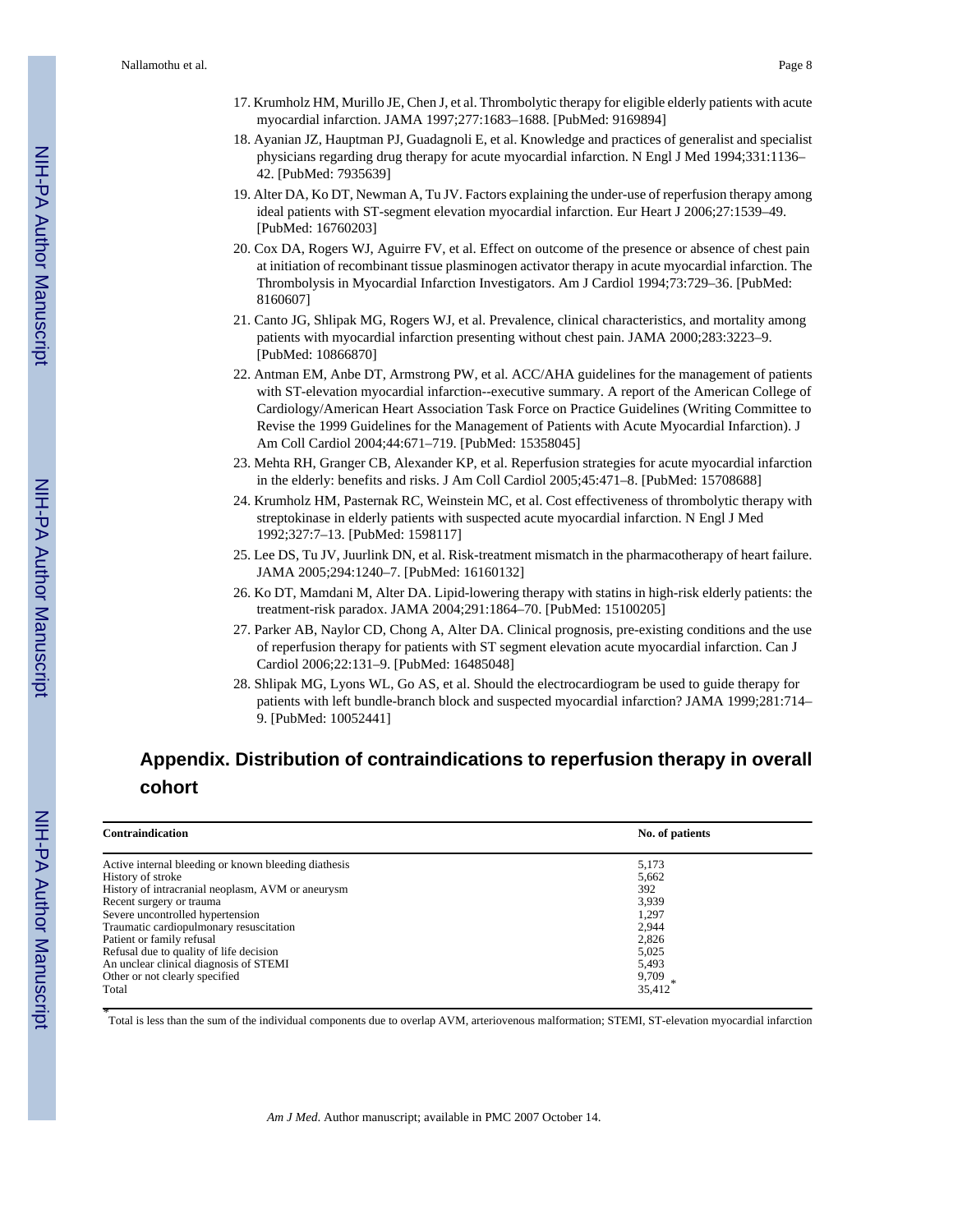

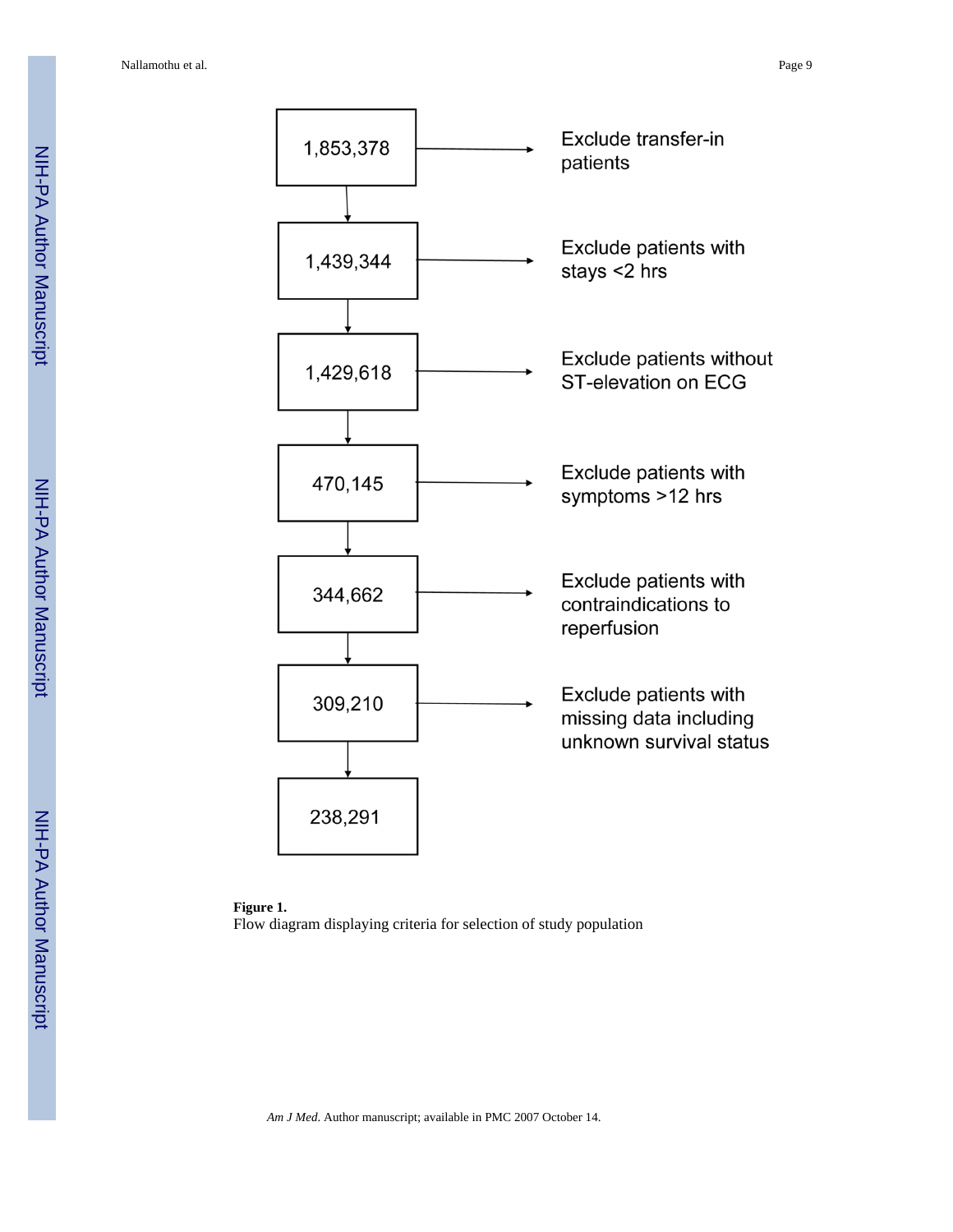Nallamothu et al. Page 10



#### **Figure 2.**

Unadjusted and adjusted rates of receiving reperfusion therapy in patients with STEMI

NIH-PA Author Manuscript

NIH-PA Author Manuscript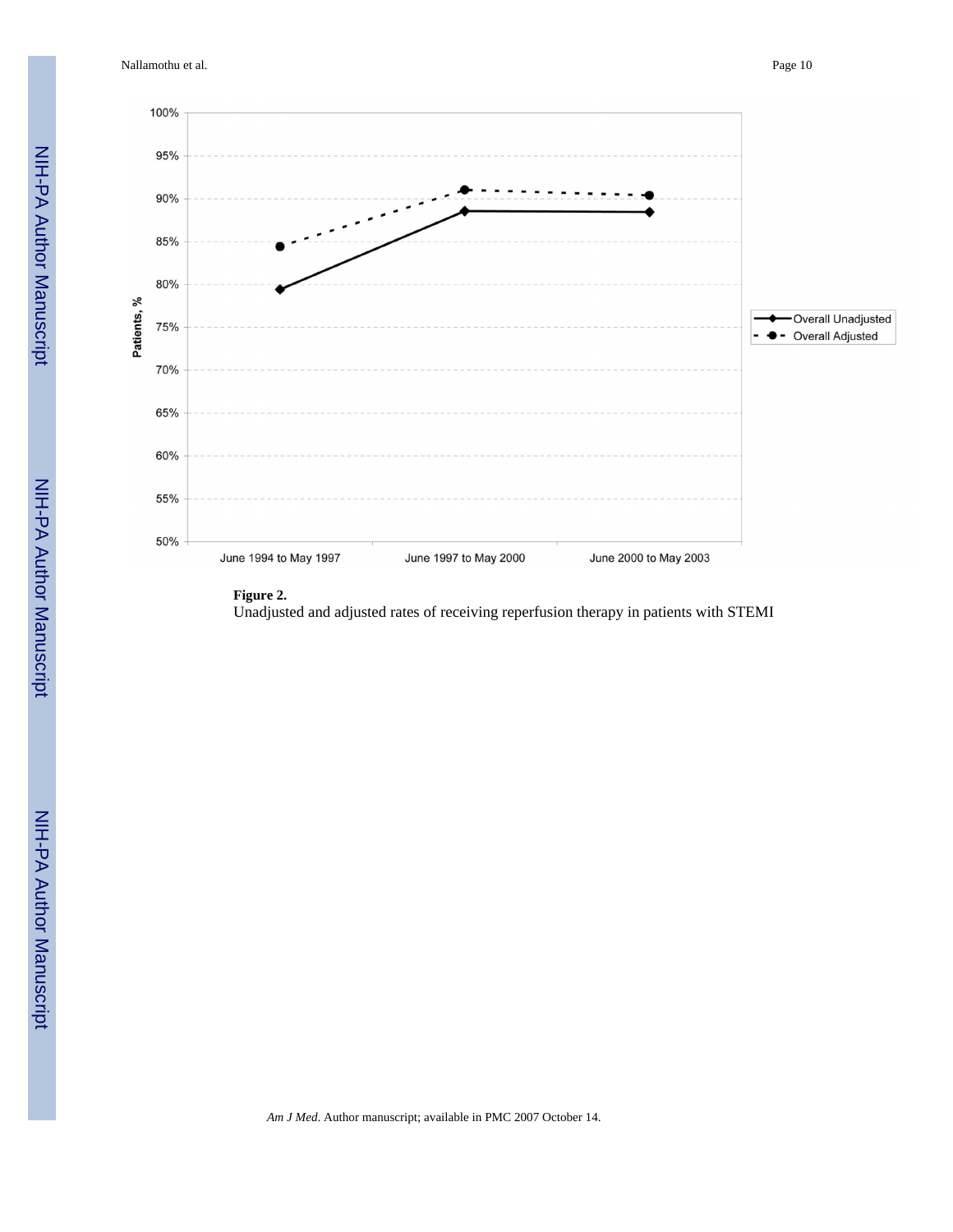Nallamothu et al. Page 11



#### **Figure 3.**

Adjusted rates of receiving reperfusion therapy in key patient subgroups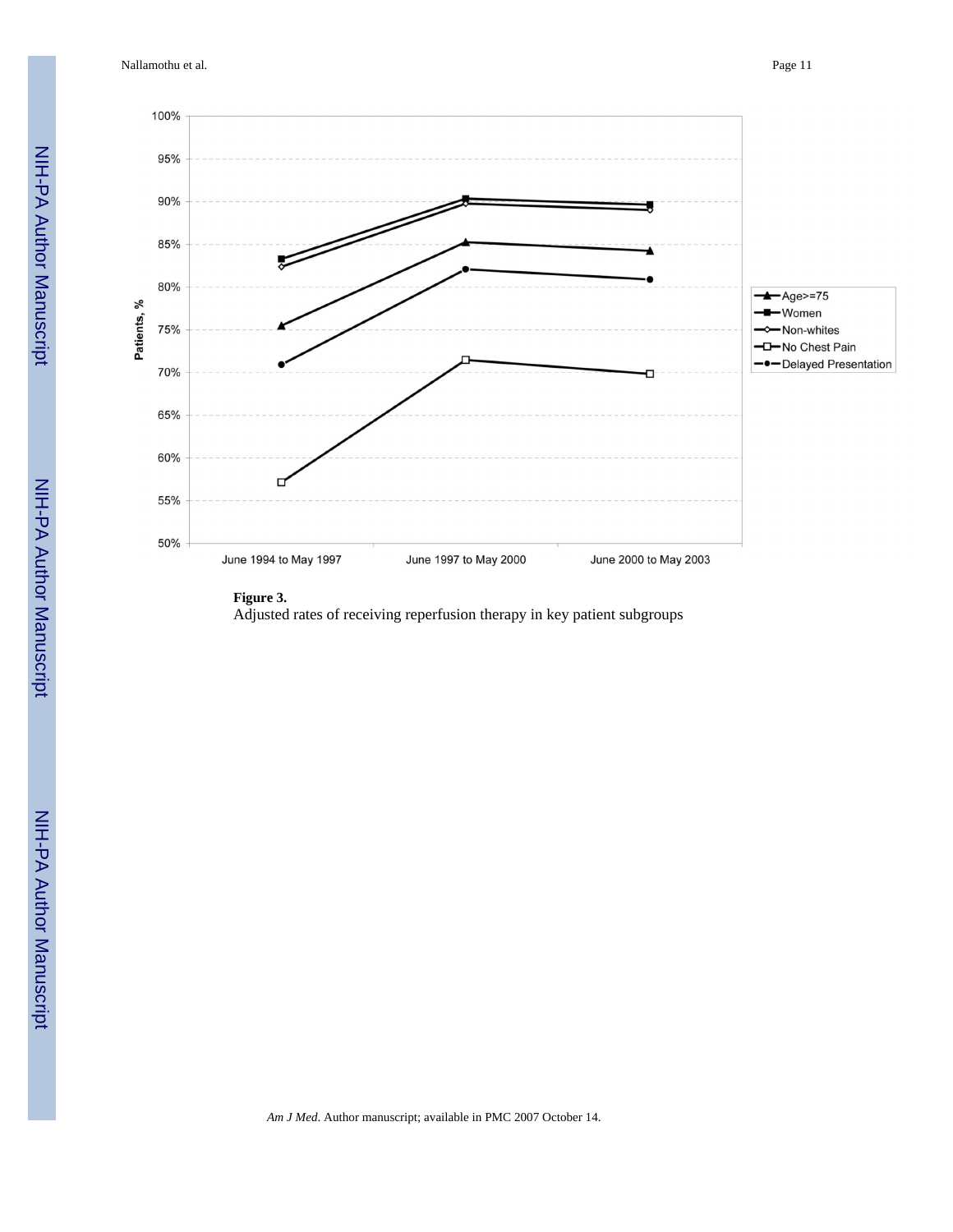|                                          | Period 1 6/94-5/97 N=80,481<br>882 Hospitals | Period 2 6/97-5/00 N=90,927<br>1,563 Hospitals | Period 3 6/00-5/03 N=66,883<br>1,262 Hospitals | P-Value  |
|------------------------------------------|----------------------------------------------|------------------------------------------------|------------------------------------------------|----------|
| No reperfusion therapy                   | 16,566 (20.6)                                | 10,406 (11.4)                                  | 7,729 (11.6)                                   | 0.001    |
| Received fibrinolytic therapy            | 54,299 (67.5)                                | 63,174 (69.5)                                  | 37,129 (55.5)                                  | 0.001    |
| Received primary PCI                     | 9,616 (12.0)                                 | (7,347(19.1))                                  | 22,025 (32.9)                                  | $-0.001$ |
| Age, years                               | $63.2 \pm 13.3$                              | $62.6 \pm 13.2$                                | $61.8 \pm 13.3$                                | 0.001    |
| Women                                    | 26,377 (32.8)                                | 28,306 (31.1)                                  | 19,888 (29.7)                                  | 0.001    |
| Non-white                                | 10,463 (13.0)                                | .2,650(13.9)                                   | 9,791 (14.6)                                   | 0.001    |
| Smoking                                  | 28,895 (35.9)                                | 33,948 (37.3)                                  | 26,779 (40.0)                                  | 0.001    |
| Hypertension                             | 35,933 (44.6)                                | 42,302 (46.5)                                  | 33,163 (49.6)                                  | 0.001    |
| Diabetes mellitus                        | 15,956 (19.8)                                | 7,946 (19.7)                                   | 12,746 (19.1)                                  | 0.001    |
| Prior angina                             |                                              | 8,231 (9.1)                                    | 4,891 (7.3)                                    | 0.001    |
| Myocardial infarction                    | 10,271 (12.8)<br>15,789 (19.6)               | 6,007 (17.6)                                   | (1,320(16.9))                                  | 0.001    |
| pd                                       | 6,263 (7.8)                                  | 9,036 (9.9)                                    | 8,076 (12.1)                                   | 0.001    |
| CABG                                     | 5,735 (7.1)<br>4,493 (5.6)                   | 6,270(6.9)                                     | 4,483 (6.7)                                    | 0.006    |
| Congestive heart failure                 |                                              | 4,206 (4.6)                                    |                                                | 0.001    |
| Stroke                                   | 3,371 (4.2)                                  | 3,493 (3.8)                                    | 2,614 (3.9)<br>2,432 (3.6)                     | 0.001    |
| Chest pain                               | 74,025 (92.0)                                | 85,212 (93.7)                                  | 63,032 (94.2)                                  | 0.001    |
| Symptom duration before hospital arrival | $2.9 \pm 2.4$                                | $2.7 \pm 2.2$                                  | $2.7 \pm 2.3$                                  | 0.001    |
| Anterior STEMI                           | 28,789 (35.8)                                | 31,786 (35.0)                                  | 22,811 (34.1)                                  | 0.001    |
| Killip classification II, III or IV      | (2,090(15.0))                                | $.1,178$ $(12.3)$                              | 6,935(10.4)                                    | 0.001    |
| SBP, mmHg                                |                                              |                                                |                                                | 0.27     |
| $\sqrt{6}$                               | 3,708 (4.6)                                  | 4,084 (4.5)                                    | 3,123(4.7)                                     |          |
| 90 to 180                                | 68,698 (85.4)                                | 77,704 (85.4)                                  | 56,915 (85.1)                                  |          |
| $>180$                                   | 8,075 (10.0)                                 | 9,139 (10.1)                                   | 6,845 (10.2)                                   |          |
| Pulse, beats per minute                  |                                              |                                                |                                                | 0.001    |
| $\overline{50}$                          | 3,847 (4.8)                                  | 4,421 (4.9)                                    |                                                |          |
| 50 to 100                                | 65,807 (81.8)                                | 75,097 (82.6)                                  | 3,396 (5.1)<br>55,340 (82.7)                   |          |
| $>100$                                   | 10,287(13.5)                                 | 1,409 (12.6)                                   | 8,147 (12.2)                                   |          |
| Admitted off-hours (7PM-7AM & weekends)  | 44,482 (55.3)                                | 60,426 (55.5)                                  | 36,920 (55.5)                                  | 0.56     |
| Hospital ownership                       |                                              |                                                |                                                | 0.001    |
| Private-Not-For-Profit                   | 55,131 (80.9)                                | 73,181 (80.5)                                  | 53,807 (80.5)                                  |          |
| Private-For-Profit                       | 5,325 (6.6)                                  | 5,934 (6.5)                                    | 4,503 (6.7)                                    |          |
| Public (non-federal)                     | 9,852 (12.2)                                 | .1,660(12.8)                                   | 8,548 (12.8)                                   |          |
| Public (federal)                         | 173 (0.2)                                    | 152 (0.2)                                      | 25 (0.04)                                      |          |
| Teaching hospital                        | 7,536 (9.4)                                  | 7,686 (8.5)                                    | $5,470$ (8.2)<br>$42,374$ (63.4)               | 0.001    |
| Primary PCI at hospital                  | 39,998 (49.7)                                | 45,907 (50.5)                                  |                                                | 0.001    |
| On-site cardiac surgery                  | 37,698 (46.8)                                | 43,472 (47.8)                                  | 37,806 (56.5)                                  | 0.001    |
|                                          |                                              |                                                |                                                |          |

CABG, coronary artery bypass graft surgery; PCI, percutaneous coronary intervention; SBP, systolic blood pressure; STEMI, ST-elevation myocardial infarction CABG, coronary artery bypass graft surgery; PCI, percutaneous coronary intervention; SBP, systolic blood pressure; STEMI, ST-elevation myocardial infarction

*Am J Med*. Author manuscript; available in PMC 2007 October 14.

 NIH-PA Author ManuscriptNIH-PA Author Manuscript

**Table 1**

Baseline characteristics of STEMI patients across the 3 time periods

Baseline characteristics of STEMI patients across the 3 time periods